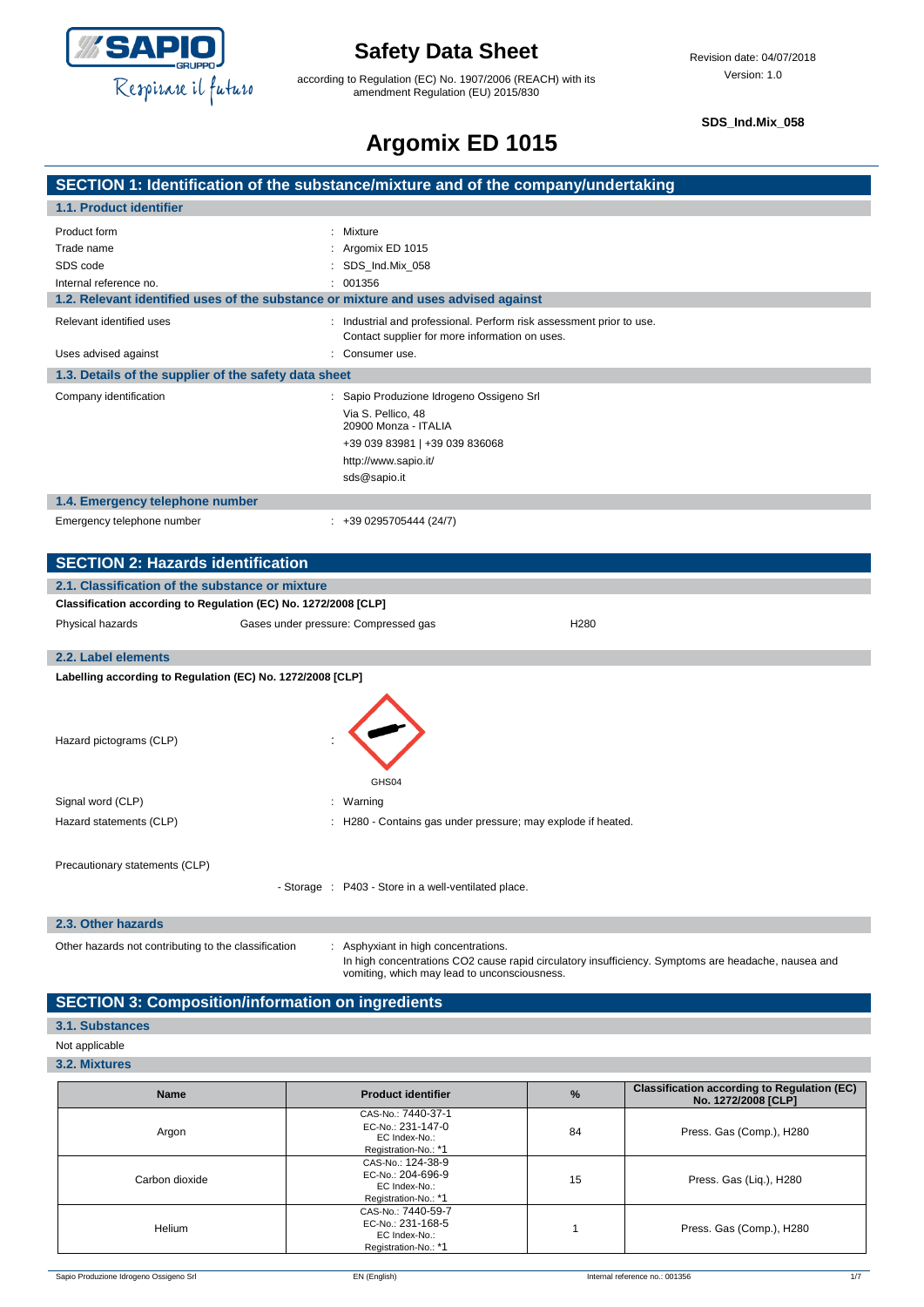

according to Regulation (EC) No. 1907/2006 (REACH) with its amendment Regulation (EU) 2015/830

**SDS\_Ind.Mix\_058**

# **Argomix ED 1015**

Full text of H-statements: see section 16

*Contains no other components or impurities which will influence the classification of the product.*

*\*1: Listed in Annex IV / V REACH, exempted from registration.*

*\*2: Registration deadline not expired.*

*\*3: Registration not required: Substance manufactured or imported < 1t/y.*

## **SECTION 4: First aid measures**

| 4.1. Description of first aid measures                           |                                                                                                                                                                                               |
|------------------------------------------------------------------|-----------------------------------------------------------------------------------------------------------------------------------------------------------------------------------------------|
| - Inhalation                                                     | : Remove victim to uncontaminated area wearing self contained breathing apparatus. Keep victim warm and<br>rested. Call a doctor. Perform cardiopulmonary resuscitation if breathing stopped. |
| - Skin contact                                                   | : Adverse effects not expected from this product.                                                                                                                                             |
| - Eye contact                                                    | : Adverse effects not expected from this product.                                                                                                                                             |
| - Ingestion                                                      | Ingestion is not considered a potential route of exposure.                                                                                                                                    |
| 4.2. Most important symptoms and effects, both acute and delayed |                                                                                                                                                                                               |
|                                                                  | In high concentrations may cause asphyxiation. Symptoms may include loss of mobility/consciousness.<br>Victim may not be aware of asphyxiation.<br>Refer to section 11.                       |

### **4.3. Indication of any immediate medical attention and special treatment needed**

None.

## **SECTION 5: Firefighting measures**

| 5.1. Extinguishing media                                           |                                                                                                                                                                                                                                                                                                                                                                                                                                                                                                   |
|--------------------------------------------------------------------|---------------------------------------------------------------------------------------------------------------------------------------------------------------------------------------------------------------------------------------------------------------------------------------------------------------------------------------------------------------------------------------------------------------------------------------------------------------------------------------------------|
| - Suitable extinguishing media<br>- Unsuitable extinguishing media | : Water spray or fog.<br>: Do not use water jet to extinguish.                                                                                                                                                                                                                                                                                                                                                                                                                                    |
| 5.2. Special hazards arising from the substance or mixture         |                                                                                                                                                                                                                                                                                                                                                                                                                                                                                                   |
| Specific hazards<br>Hazardous combustion products                  | : Exposure to fire may cause containers to rupture/explode.<br>: None.                                                                                                                                                                                                                                                                                                                                                                                                                            |
| 5.3. Advice for firefighters                                       |                                                                                                                                                                                                                                                                                                                                                                                                                                                                                                   |
| Specific methods                                                   | : Use fire control measures appropriate for the surrounding fire. Exposure to fire and heat radiation may cause<br>gas receptacles to rupture. Cool endangered receptacles with water spray jet from a protected position.<br>Prevent water used in emergency cases from entering sewers and drainage systems.<br>If possible, stop flow of product.<br>Use water spray or fog to knock down fire fumes if possible.<br>Move containers away from the fire area if this can be done without risk. |
| Special protective equipment for fire fighters                     | In confined space use self-contained breathing apparatus.<br>Standard protective clothing and equipment (Self Contained Breathing Apparatus) for fire fighters.<br>Standard EN 137 - Self-contained open-circuit compressed air breathing apparatus with full face mask.<br>Standard EN 469 - Protective clothing for firefighters. Standard - EN 659: Protective gloves for firefighters.                                                                                                        |

| SECTION 6: Accidental release measures                                   |                                                                                                                                                                                                                                                                                                                                                                                                                                                |  |  |  |
|--------------------------------------------------------------------------|------------------------------------------------------------------------------------------------------------------------------------------------------------------------------------------------------------------------------------------------------------------------------------------------------------------------------------------------------------------------------------------------------------------------------------------------|--|--|--|
| 6.1. Personal precautions, protective equipment and emergency procedures |                                                                                                                                                                                                                                                                                                                                                                                                                                                |  |  |  |
|                                                                          | Try to stop release.<br>Evacuate area.<br>Wear self-contained breathing apparatus when entering area unless atmosphere is proved to be safe.<br>Ensure adequate air ventilation.<br>Prevent from entering sewers, basements and workpits, or any place where its accumulation can be<br>dangerous.<br>Act in accordance with local emergency plan.<br>Stay upwind.<br>Oxygen detectors should be used when asphyxiating gases may be released. |  |  |  |
| <b>6.2. Environmental precautions</b>                                    |                                                                                                                                                                                                                                                                                                                                                                                                                                                |  |  |  |
|                                                                          | Try to stop release.                                                                                                                                                                                                                                                                                                                                                                                                                           |  |  |  |
| 6.3. Methods and material for containment and cleaning up                |                                                                                                                                                                                                                                                                                                                                                                                                                                                |  |  |  |
|                                                                          | Ventilate area.                                                                                                                                                                                                                                                                                                                                                                                                                                |  |  |  |
| 6.4. Reference to other sections                                         |                                                                                                                                                                                                                                                                                                                                                                                                                                                |  |  |  |
|                                                                          | See also sections 8 and 13.                                                                                                                                                                                                                                                                                                                                                                                                                    |  |  |  |
| <b>SECTION 7: Handling and storage</b>                                   |                                                                                                                                                                                                                                                                                                                                                                                                                                                |  |  |  |

**SECTION 6: Accidental release measures**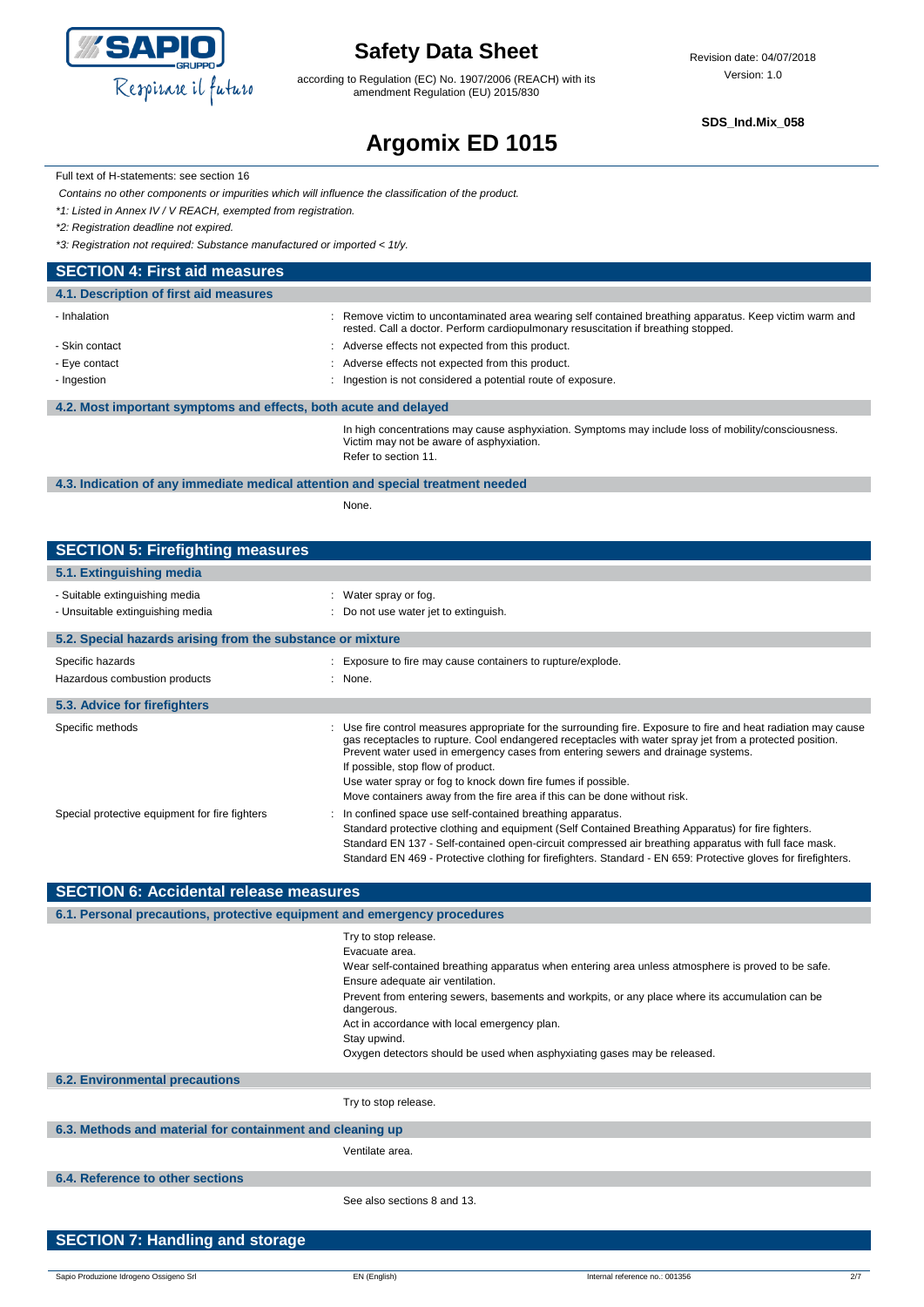

according to Regulation (EC) No. 1907/2006 (REACH) with its amendment Regulation (EU) 2015/830

#### **SDS\_Ind.Mix\_058**

# **Argomix ED 1015**

| 7.1. Precautions for safe handling                                |                                                                                                                                                                                                                                                                                                                                                                                                                                                                                                                                                                                                                                                                                                                                                                                                                                                                                                                                                                                                                                                                                                                                                                                                                                                                                                                                                                                                             |
|-------------------------------------------------------------------|-------------------------------------------------------------------------------------------------------------------------------------------------------------------------------------------------------------------------------------------------------------------------------------------------------------------------------------------------------------------------------------------------------------------------------------------------------------------------------------------------------------------------------------------------------------------------------------------------------------------------------------------------------------------------------------------------------------------------------------------------------------------------------------------------------------------------------------------------------------------------------------------------------------------------------------------------------------------------------------------------------------------------------------------------------------------------------------------------------------------------------------------------------------------------------------------------------------------------------------------------------------------------------------------------------------------------------------------------------------------------------------------------------------|
| Safe use of the product                                           | : The product must be handled in accordance with good industrial hygiene and safety procedures.<br>Only experienced and properly instructed persons should handle gases under pressure.<br>Consider pressure relief device(s) in gas installations.<br>Ensure the complete gas system was (or is regularily) checked for leaks before use.<br>Do not smoke while handling product.<br>Use only properly specified equipment which is suitable for this product, its supply pressure and temperature.<br>Contact your gas supplier if in doubt.<br>Avoid suck back of water, acid and alkalis.<br>Do not breathe gas.<br>Avoid release of product into atmosphere.                                                                                                                                                                                                                                                                                                                                                                                                                                                                                                                                                                                                                                                                                                                                           |
| Safe handling of the gas receptacle                               | Do not allow backfeed into the container.<br>Protect receptacles from physical damage; do not drag, roll, slide or drop.<br>When moving receptacles, even for short distances, use a cart (trolley, hand truck, etc.) designed to<br>transport receptacles.<br>Leave valve protection caps in place until the container has been secured against either a wall or bench or<br>placed in a container stand and is ready for use.<br>If user experiences any difficulty operating receptacle valve discontinue use and contact supplier.<br>Never attempt to repair or modify container valves or safety relief devices.<br>Damaged valves should be reported immediately to the supplier.<br>Keep container valve outlets clean and free from contaminants particularly oil and water.<br>Replace valve outlet caps or plugs and container caps where supplied as soon as container is disconnected<br>from equipment.<br>Close container valve after each use and when empty, even if still connected to equipment.<br>Never attempt to transfer gases from one container to another.<br>Never use direct flame or electrical heating devices to raise the pressure of a container.<br>Do not remove or deface labels provided by the supplier for the identification of the receptacle contents.<br>Suck back of water into the container must be prevented.<br>Open valve slowly to avoid pressure shock. |
| 7.2. Conditions for safe storage, including any incompatibilities |                                                                                                                                                                                                                                                                                                                                                                                                                                                                                                                                                                                                                                                                                                                                                                                                                                                                                                                                                                                                                                                                                                                                                                                                                                                                                                                                                                                                             |
|                                                                   | Observe all regulations and local requirements regarding storage of containers.<br>Containers should not be stored in conditions likely to encourage corrosion.<br>Container valve guards or caps should be in place.<br>Containers should be stored in the vertical position and properly secured to prevent them from falling over.<br>Stored containers should be periodically checked for general condition and leakage.<br>Keep container below 50°C in a well ventilated place.<br>Store containers in location free from fire risk and away from sources of heat and ignition.<br>Keep away from combustible materials.                                                                                                                                                                                                                                                                                                                                                                                                                                                                                                                                                                                                                                                                                                                                                                              |
| 7.3. Specific end use(s)                                          |                                                                                                                                                                                                                                                                                                                                                                                                                                                                                                                                                                                                                                                                                                                                                                                                                                                                                                                                                                                                                                                                                                                                                                                                                                                                                                                                                                                                             |
|                                                                   | None.                                                                                                                                                                                                                                                                                                                                                                                                                                                                                                                                                                                                                                                                                                                                                                                                                                                                                                                                                                                                                                                                                                                                                                                                                                                                                                                                                                                                       |

## **SECTION 8: Exposure controls/personal protection**

### **8.1. Control parameters**

I

| Carbon dioxide (124-38-9)                                                 |                                      |                                        |                                                                                                                                                                                                                                                                                                                                                                   |
|---------------------------------------------------------------------------|--------------------------------------|----------------------------------------|-------------------------------------------------------------------------------------------------------------------------------------------------------------------------------------------------------------------------------------------------------------------------------------------------------------------------------------------------------------------|
| <b>OEL: Occupational Exposure Limits</b>                                  |                                      |                                        |                                                                                                                                                                                                                                                                                                                                                                   |
|                                                                           | ACGIH TWA (ppm)                      |                                        | 5000 ppm                                                                                                                                                                                                                                                                                                                                                          |
| <b>ACGIH</b>                                                              | <b>ACGIH STEL (ppm)</b>              |                                        | 30000 ppm                                                                                                                                                                                                                                                                                                                                                         |
|                                                                           | Remark (ACGIH)                       |                                        | Asphyxia                                                                                                                                                                                                                                                                                                                                                          |
|                                                                           | Regulatory reference                 |                                        | <b>ACGIH 2017</b>                                                                                                                                                                                                                                                                                                                                                 |
|                                                                           | TWA (IT) OEL 8h [mg/m <sup>3</sup> ] |                                        | $9000 \text{ ma/m}^3$                                                                                                                                                                                                                                                                                                                                             |
| Italy                                                                     | TWA (IT) OEL 8h [ppm]                |                                        | 5000 ppm                                                                                                                                                                                                                                                                                                                                                          |
|                                                                           | Regulatory reference                 |                                        | Allegato XXXVIII del D.Lgs. 9 aprile 2008, n. 81 e s.m.i.                                                                                                                                                                                                                                                                                                         |
| DNEL (Derived-No Effect Level)                                            |                                      | None available.                        |                                                                                                                                                                                                                                                                                                                                                                   |
| PNEC (Predicted No-Effect Concentration)                                  |                                      | None available.                        |                                                                                                                                                                                                                                                                                                                                                                   |
| 8.2. Exposure controls                                                    |                                      |                                        |                                                                                                                                                                                                                                                                                                                                                                   |
| 8.2.1. Appropriate engineering controls                                   |                                      |                                        |                                                                                                                                                                                                                                                                                                                                                                   |
|                                                                           |                                      |                                        | Provide adequate general and local exhaust ventilation.<br>Systems under pressure should be regularily checked for leakages.<br>Ensure exposure is below occupational exposure limits (where available).<br>Oxygen detectors should be used when asphyxiating gases may be released.<br>Consider the use of a work permit system e.g. for maintenance activities. |
| 8.2.2. Individual protection measures, e.g. personal protective equipment |                                      |                                        |                                                                                                                                                                                                                                                                                                                                                                   |
|                                                                           |                                      | should be considered:                  | A risk assessment should be conducted and documented in each work area to assess the risks related to the<br>use of the product and to select the PPE that matches the relevant risk. The following recommendations                                                                                                                                               |
|                                                                           |                                      |                                        | PPE compliant to the recommended EN/ISO standards should be selected.                                                                                                                                                                                                                                                                                             |
| • Eye/face protection                                                     |                                      | Wear safety glasses with side shields. |                                                                                                                                                                                                                                                                                                                                                                   |
| Sapio Produzione Idrogeno Ossigeno Srl                                    |                                      | EN (English)                           | 3/7<br>Internal reference no.: 001356                                                                                                                                                                                                                                                                                                                             |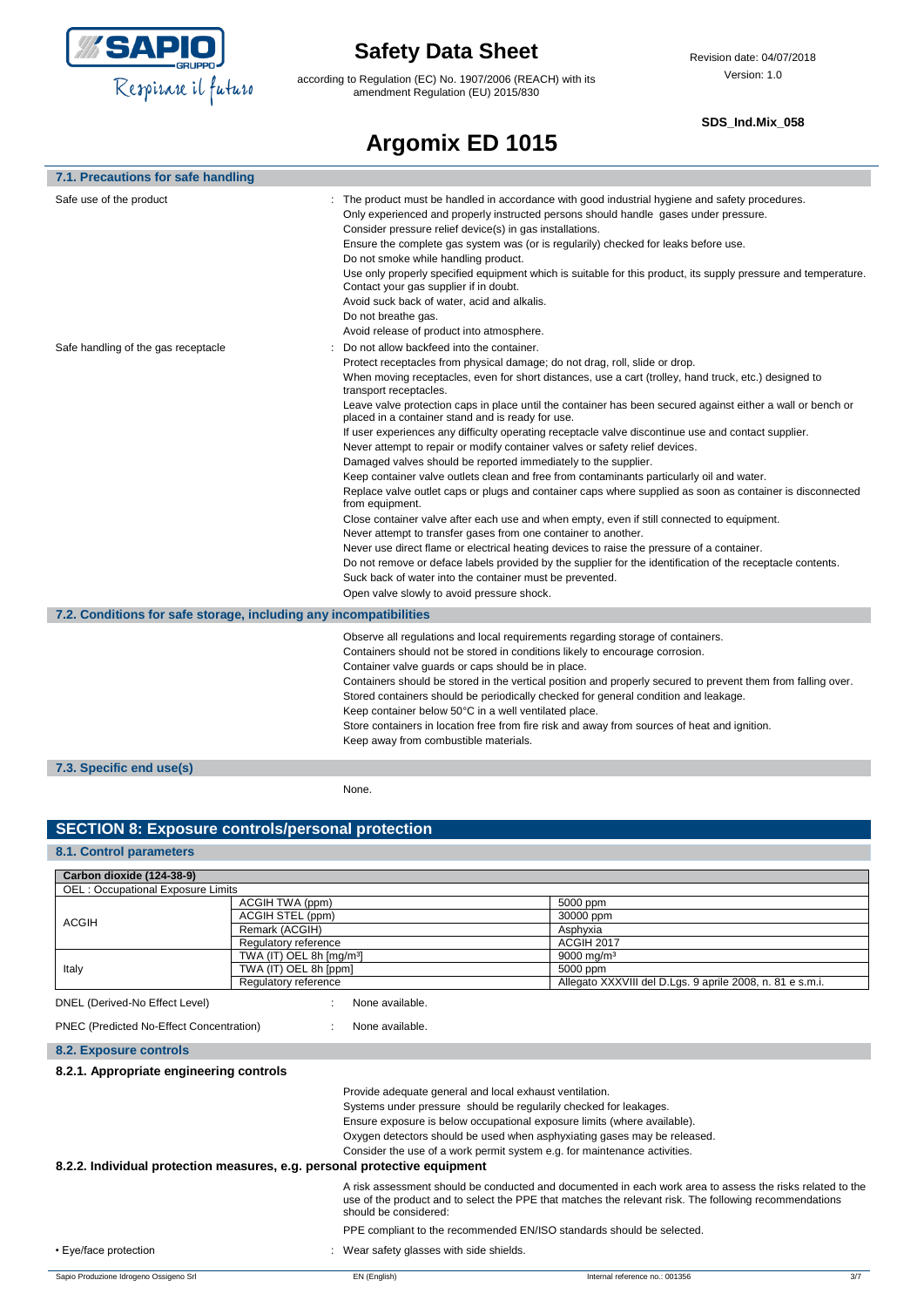

according to Regulation (EC) No. 1907/2006 (REACH) with its amendment Regulation (EU) 2015/830

#### **SDS\_Ind.Mix\_058**

# **Argomix ED 1015**

|                          | Standard EN 166 - Personal eye-protection - specifications.                                                                                         |
|--------------------------|-----------------------------------------------------------------------------------------------------------------------------------------------------|
| • Skin protection        |                                                                                                                                                     |
| - Hand protection        | : Wear working gloves when handling gas containers.                                                                                                 |
|                          | Standard EN 388 - Protective gloves against mechanical risk.                                                                                        |
| - Other                  | : Wear safety shoes while handling containers.                                                                                                      |
|                          | Standard EN ISO 20345 - Personal protective equipment - Safety footwear.                                                                            |
| • Respiratory protection | : Gas filters may be used if all surrounding conditions e.g. type and concentration of the contaminant(s) and<br>duration of use are known.         |
|                          | Use gas filters with full face mask, where exposure limits may be exceeded for a short-term period, e.g.<br>connecting or disconnecting containers. |
|                          | Gas filters do not protect against oxygen deficiency.                                                                                               |
|                          | Self contained breathing apparatus (SCBA) or positive pressure airline with mask are to be used in oxygen-<br>deficient atmospheres.                |
|                          | Standard EN 14387 - Gas filter(s), combined filter(s) and full face mask - EN 136.                                                                  |
|                          | Standard EN 137 - Self-contained open-circuit compressed air breathing apparatus with full face mask.                                               |
| • Thermal hazards        | : None in addition to the above sections.                                                                                                           |

#### **8.2.3. Environmental exposure controls**

None necessary.

## **SECTION 9: Physical and chemical properties**

### **9.1. Information on basic physical and chemical properties**

Appearance

| , ippodranioc                                   |                                                                                              |
|-------------------------------------------------|----------------------------------------------------------------------------------------------|
| Physical state at 20°C / 101.3kPa<br>٠          | : Gas                                                                                        |
| Colour<br>٠                                     | Mixture contains one or more component(s) which have the following colour(s):<br>Colourless. |
| Odour                                           | Odourless.                                                                                   |
| Odour threshold                                 | Odour threshold is subjective and inadequate to warn of overexposure.                        |
| рH                                              | Not applicable for gases and gas mixtures.                                                   |
| Melting point / Freezing point                  | Not applicable for gas mixtures.                                                             |
| Boiling point                                   | Not applicable for gas mixtures.                                                             |
| Flash point                                     | Not applicable for gases and gas mixtures.                                                   |
| Evaporation rate                                | Not applicable for gases and gas mixtures.                                                   |
| Flammability (solid, gas)                       | Non flammable.                                                                               |
| <b>Explosive limits</b>                         | Non flammable.                                                                               |
| Vapour pressure [20°C]                          | Not applicable.                                                                              |
| Vapour pressure [50°C]                          | Not applicable.                                                                              |
| Vapour density                                  | Not applicable.                                                                              |
| Relative density, gas (air=1)                   | Heavier than air.                                                                            |
| Partition coefficient n-octanol/water (Log Kow) | Not applicable for gas mixtures.                                                             |
| Auto-ignition temperature                       | Non flammable.                                                                               |
| Decomposition temperature                       | Not applicable.                                                                              |
| Viscosity                                       | No reliable data available.                                                                  |
| Explosive properties                            | Not applicable.                                                                              |
| Oxidising properties                            | Not applicable.                                                                              |
|                                                 |                                                                                              |

### **9.2. Other information**

| Molar mass | Not applicable for gas mixtures.                                                                       |
|------------|--------------------------------------------------------------------------------------------------------|
| Other data | Gas/vapour heavier than air. May accumulate in confined spaces, particularly at or below ground level. |

| <b>SECTION 10: Stability and reactivity</b> |                                         |                                                                              |     |
|---------------------------------------------|-----------------------------------------|------------------------------------------------------------------------------|-----|
| 10.1. Reactivity                            |                                         |                                                                              |     |
|                                             |                                         | No reactivity hazard other than the effects described in sub-sections below. |     |
| 10.2. Chemical stability                    |                                         |                                                                              |     |
|                                             | Stable under normal conditions.         |                                                                              |     |
| 10.3. Possibility of hazardous reactions    |                                         |                                                                              |     |
|                                             | None.                                   |                                                                              |     |
| 10.4. Conditions to avoid                   |                                         |                                                                              |     |
|                                             | Avoid moisture in installation systems. |                                                                              |     |
| 10.5. Incompatible materials                |                                         |                                                                              |     |
|                                             | None.                                   |                                                                              |     |
| Sapio Produzione Idrogeno Ossigeno Srl      | EN (English)                            | Internal reference no.: 001356                                               | 4/7 |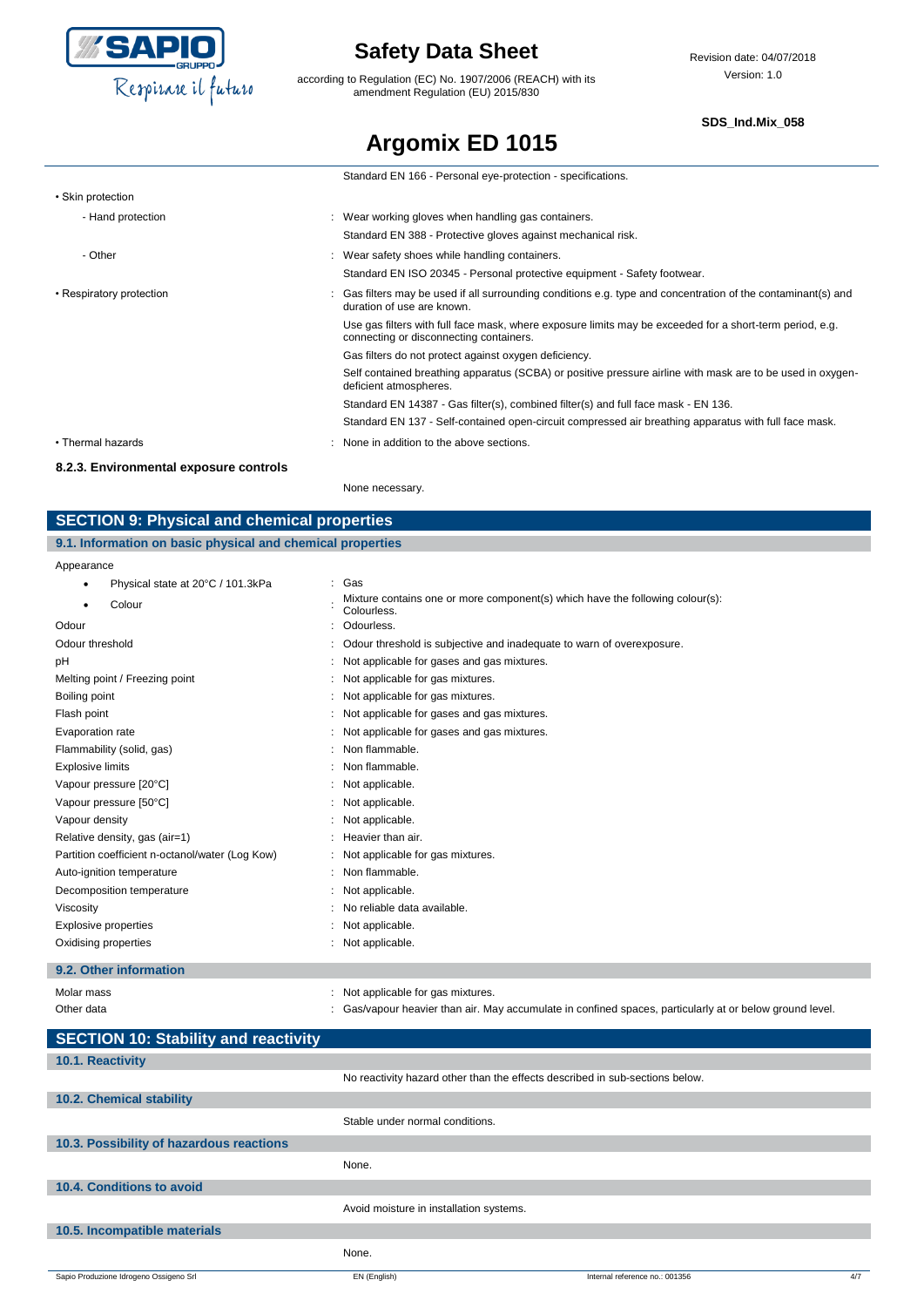

according to Regulation (EC) No. 1907/2006 (REACH) with its amendment Regulation (EU) 2015/830

**SDS\_Ind.Mix\_058**

# **Argomix ED 1015**

|                                              | For additional information on compatibility refer to ISO 11114.                                                                                                                                                                                                                                                                                                                                                                                                                                                                                        |  |  |
|----------------------------------------------|--------------------------------------------------------------------------------------------------------------------------------------------------------------------------------------------------------------------------------------------------------------------------------------------------------------------------------------------------------------------------------------------------------------------------------------------------------------------------------------------------------------------------------------------------------|--|--|
| 10.6. Hazardous decomposition products       |                                                                                                                                                                                                                                                                                                                                                                                                                                                                                                                                                        |  |  |
|                                              | Under normal conditions of storage and use, hazardous decomposition products should not be produced.                                                                                                                                                                                                                                                                                                                                                                                                                                                   |  |  |
|                                              |                                                                                                                                                                                                                                                                                                                                                                                                                                                                                                                                                        |  |  |
| <b>SECTION 11: Toxicological information</b> |                                                                                                                                                                                                                                                                                                                                                                                                                                                                                                                                                        |  |  |
| 11.1. Information on toxicological effects   |                                                                                                                                                                                                                                                                                                                                                                                                                                                                                                                                                        |  |  |
| <b>Acute toxicity</b>                        | Toxicological effects not expected from this product if occupational exposure limit values are not exceeded.                                                                                                                                                                                                                                                                                                                                                                                                                                           |  |  |
|                                              | Unlike simple asphyxiants, carbon dioxide has the ability to cause death even when normal oxygen levels<br>(20-21%) are maintained. 5% CO2 has been found to act synergistically to increase the toxicity of certain<br>other gases (CO, NO2). CO2 has been shown to enhance the production of carboxy- or met-hemoglobin by<br>these gases possibly due to carbon dioxide's stimulatory effects on the respiratory and circulatory systems.<br>For more information, see EIGA Safety Info 24: "Carbon Dioxide, Physiological hazards" at www.eiga.eu. |  |  |
| <b>Skin corrosion/irritation</b>             | No known effects from this product.                                                                                                                                                                                                                                                                                                                                                                                                                                                                                                                    |  |  |
| Serious eye damage/irritation                | No known effects from this product.                                                                                                                                                                                                                                                                                                                                                                                                                                                                                                                    |  |  |
| Respiratory or skin sensitisation            | No known effects from this product.                                                                                                                                                                                                                                                                                                                                                                                                                                                                                                                    |  |  |
| Germ cell mutagenicity                       | No known effects from this product.                                                                                                                                                                                                                                                                                                                                                                                                                                                                                                                    |  |  |
| Carcinogenicity                              | No known effects from this product.                                                                                                                                                                                                                                                                                                                                                                                                                                                                                                                    |  |  |
| <b>Toxic for reproduction: Fertility</b>     | No known effects from this product.                                                                                                                                                                                                                                                                                                                                                                                                                                                                                                                    |  |  |
| Toxic for reproduction: unborn child         | No known effects from this product.                                                                                                                                                                                                                                                                                                                                                                                                                                                                                                                    |  |  |
| <b>STOT-single exposure</b>                  | No known effects from this product.                                                                                                                                                                                                                                                                                                                                                                                                                                                                                                                    |  |  |
| <b>STOT-repeated exposure</b>                | No known effects from this product.                                                                                                                                                                                                                                                                                                                                                                                                                                                                                                                    |  |  |
| <b>Aspiration hazard</b>                     | Not applicable for gases and gas mixtures.                                                                                                                                                                                                                                                                                                                                                                                                                                                                                                             |  |  |
|                                              |                                                                                                                                                                                                                                                                                                                                                                                                                                                                                                                                                        |  |  |
|                                              |                                                                                                                                                                                                                                                                                                                                                                                                                                                                                                                                                        |  |  |
| <b>SECTION 12: Ecological information</b>    |                                                                                                                                                                                                                                                                                                                                                                                                                                                                                                                                                        |  |  |
| 12.1. Toxicity                               |                                                                                                                                                                                                                                                                                                                                                                                                                                                                                                                                                        |  |  |
| Assessment<br>÷                              | No ecological damage caused by this product.                                                                                                                                                                                                                                                                                                                                                                                                                                                                                                           |  |  |
| EC50 48h - Daphnia magna                     | No data available.                                                                                                                                                                                                                                                                                                                                                                                                                                                                                                                                     |  |  |
| EC50 72h - Algae                             | No data available.                                                                                                                                                                                                                                                                                                                                                                                                                                                                                                                                     |  |  |
| LC50 96 h - Fish                             | No data available.                                                                                                                                                                                                                                                                                                                                                                                                                                                                                                                                     |  |  |
|                                              |                                                                                                                                                                                                                                                                                                                                                                                                                                                                                                                                                        |  |  |
| 12.2. Persistence and degradability          |                                                                                                                                                                                                                                                                                                                                                                                                                                                                                                                                                        |  |  |
| Assessment                                   | : No ecological damage caused by this product.                                                                                                                                                                                                                                                                                                                                                                                                                                                                                                         |  |  |
| 12.3. Bioaccumulative potential              |                                                                                                                                                                                                                                                                                                                                                                                                                                                                                                                                                        |  |  |
|                                              |                                                                                                                                                                                                                                                                                                                                                                                                                                                                                                                                                        |  |  |
| Assessment                                   | : No data available.                                                                                                                                                                                                                                                                                                                                                                                                                                                                                                                                   |  |  |
| 12.4. Mobility in soil                       |                                                                                                                                                                                                                                                                                                                                                                                                                                                                                                                                                        |  |  |
|                                              |                                                                                                                                                                                                                                                                                                                                                                                                                                                                                                                                                        |  |  |
| Assessment                                   | Because of its high volatility, the product is unlikely to cause ground or water pollution.                                                                                                                                                                                                                                                                                                                                                                                                                                                            |  |  |
|                                              | Partition into soil is unlikely.                                                                                                                                                                                                                                                                                                                                                                                                                                                                                                                       |  |  |
| 12.5. Results of PBT and vPvB assessment     |                                                                                                                                                                                                                                                                                                                                                                                                                                                                                                                                                        |  |  |
|                                              |                                                                                                                                                                                                                                                                                                                                                                                                                                                                                                                                                        |  |  |
| Assessment                                   | : Not classified as PBT or vPvB.                                                                                                                                                                                                                                                                                                                                                                                                                                                                                                                       |  |  |
|                                              |                                                                                                                                                                                                                                                                                                                                                                                                                                                                                                                                                        |  |  |
| 12.6. Other adverse effects                  |                                                                                                                                                                                                                                                                                                                                                                                                                                                                                                                                                        |  |  |
| Other adverse effects                        | No known effects from this product.                                                                                                                                                                                                                                                                                                                                                                                                                                                                                                                    |  |  |
| Effect on the ozone layer                    | None.                                                                                                                                                                                                                                                                                                                                                                                                                                                                                                                                                  |  |  |
| Effect on global warming                     | Contains greenhouse gas(es).                                                                                                                                                                                                                                                                                                                                                                                                                                                                                                                           |  |  |
|                                              |                                                                                                                                                                                                                                                                                                                                                                                                                                                                                                                                                        |  |  |
| <b>SECTION 13: Disposal considerations</b>   |                                                                                                                                                                                                                                                                                                                                                                                                                                                                                                                                                        |  |  |
| 13.1. Waste treatment methods                |                                                                                                                                                                                                                                                                                                                                                                                                                                                                                                                                                        |  |  |
|                                              | May be vented to atmosphere in a well ventilated place.                                                                                                                                                                                                                                                                                                                                                                                                                                                                                                |  |  |

List of hazardous waste codes (from Commission

Decision 2001/118/EC)

Do not discharge into any place where its accumulation could be dangerous.

: 16 05 05 : Gases in pressure containers other than those mentioned in 16 05 04.

Return unused product in original receptacle to supplier.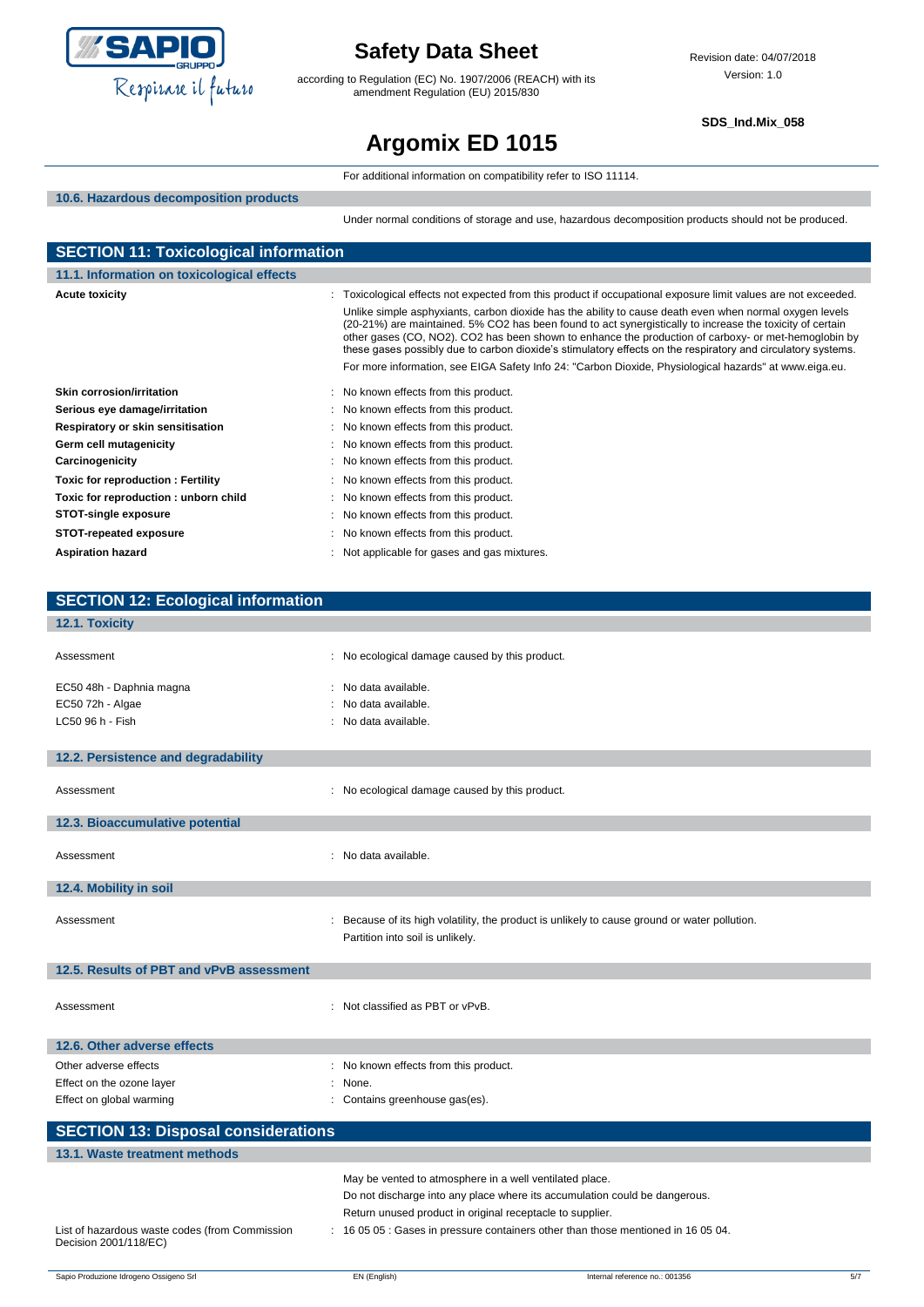

according to Regulation (EC) No. 1907/2006 (REACH) with its amendment Regulation (EU) 2015/830

**SDS\_Ind.Mix\_058**

# **Argomix ED 1015**

### **13.2. Additional information**

External treatment and disposal of waste should comply with applicable local and/or national regulations.

| <b>SECTION 14: Transport information</b>                                       |                                                                                                                                                                                                                                                                                                                                                                                                                                                                                                                                                                                                      |
|--------------------------------------------------------------------------------|------------------------------------------------------------------------------------------------------------------------------------------------------------------------------------------------------------------------------------------------------------------------------------------------------------------------------------------------------------------------------------------------------------------------------------------------------------------------------------------------------------------------------------------------------------------------------------------------------|
| 14.1. UN number                                                                |                                                                                                                                                                                                                                                                                                                                                                                                                                                                                                                                                                                                      |
| UN-No.                                                                         | : 1956                                                                                                                                                                                                                                                                                                                                                                                                                                                                                                                                                                                               |
| 14.2. UN proper shipping name                                                  |                                                                                                                                                                                                                                                                                                                                                                                                                                                                                                                                                                                                      |
| Transport by road/rail (ADR/RID)                                               | COMPRESSED GAS, N.O.S. (Argon, Helium)                                                                                                                                                                                                                                                                                                                                                                                                                                                                                                                                                               |
| Transport by air (ICAO-TI / IATA-DGR)                                          | Compressed gas, n.o.s. (Argon, Helium)                                                                                                                                                                                                                                                                                                                                                                                                                                                                                                                                                               |
| Transport by sea (IMDG)                                                        | COMPRESSED GAS, N.O.S. (Argon, Helium)                                                                                                                                                                                                                                                                                                                                                                                                                                                                                                                                                               |
|                                                                                |                                                                                                                                                                                                                                                                                                                                                                                                                                                                                                                                                                                                      |
| 14.3. Transport hazard class(es)                                               |                                                                                                                                                                                                                                                                                                                                                                                                                                                                                                                                                                                                      |
| Labelling                                                                      |                                                                                                                                                                                                                                                                                                                                                                                                                                                                                                                                                                                                      |
|                                                                                | 2.2 : Non-flammable, non-toxic gases.                                                                                                                                                                                                                                                                                                                                                                                                                                                                                                                                                                |
| Transport by road/rail (ADR/RID)<br>Class                                      | : 2                                                                                                                                                                                                                                                                                                                                                                                                                                                                                                                                                                                                  |
| Classification code                                                            | : 1A                                                                                                                                                                                                                                                                                                                                                                                                                                                                                                                                                                                                 |
| Hazard identification number                                                   | : 20                                                                                                                                                                                                                                                                                                                                                                                                                                                                                                                                                                                                 |
| <b>Tunnel Restriction</b>                                                      | : E - Passage forbidden through tunnels of category E                                                                                                                                                                                                                                                                                                                                                                                                                                                                                                                                                |
| Transport by air (ICAO-TI / IATA-DGR)<br>Class / Div. (Sub. risk(s))           | : 2.2                                                                                                                                                                                                                                                                                                                                                                                                                                                                                                                                                                                                |
| Transport by sea (IMDG)                                                        |                                                                                                                                                                                                                                                                                                                                                                                                                                                                                                                                                                                                      |
| Class / Div. (Sub. risk(s))                                                    | : 2.2                                                                                                                                                                                                                                                                                                                                                                                                                                                                                                                                                                                                |
| Emergency Schedule (EmS) - Fire                                                | $: F-C$                                                                                                                                                                                                                                                                                                                                                                                                                                                                                                                                                                                              |
| Emergency Schedule (EmS) - Spillage                                            | $: S-V$                                                                                                                                                                                                                                                                                                                                                                                                                                                                                                                                                                                              |
| 14.4. Packing group                                                            |                                                                                                                                                                                                                                                                                                                                                                                                                                                                                                                                                                                                      |
| Transport by road/rail (ADR/RID)                                               | Not applicable                                                                                                                                                                                                                                                                                                                                                                                                                                                                                                                                                                                       |
| Transport by air (ICAO-TI / IATA-DGR)                                          | Not applicable                                                                                                                                                                                                                                                                                                                                                                                                                                                                                                                                                                                       |
| Transport by sea (IMDG)                                                        | Not applicable                                                                                                                                                                                                                                                                                                                                                                                                                                                                                                                                                                                       |
| <b>14.5. Environmental hazards</b>                                             |                                                                                                                                                                                                                                                                                                                                                                                                                                                                                                                                                                                                      |
| Transport by road/rail (ADR/RID)                                               | None.                                                                                                                                                                                                                                                                                                                                                                                                                                                                                                                                                                                                |
| Transport by air (ICAO-TI / IATA-DGR)                                          | None.                                                                                                                                                                                                                                                                                                                                                                                                                                                                                                                                                                                                |
| Transport by sea (IMDG)                                                        | ÷<br>None.                                                                                                                                                                                                                                                                                                                                                                                                                                                                                                                                                                                           |
| 14.6. Special precautions for user                                             |                                                                                                                                                                                                                                                                                                                                                                                                                                                                                                                                                                                                      |
| Packing Instruction(s)                                                         |                                                                                                                                                                                                                                                                                                                                                                                                                                                                                                                                                                                                      |
| Transport by road/rail (ADR/RID)                                               | : P200                                                                                                                                                                                                                                                                                                                                                                                                                                                                                                                                                                                               |
| Transport by air (ICAO-TI / IATA-DGR)<br>Passenger and Cargo Aircraft          | : 200.                                                                                                                                                                                                                                                                                                                                                                                                                                                                                                                                                                                               |
| Cargo Aircraft only                                                            | : 200.                                                                                                                                                                                                                                                                                                                                                                                                                                                                                                                                                                                               |
| Transport by sea (IMDG)                                                        | P200                                                                                                                                                                                                                                                                                                                                                                                                                                                                                                                                                                                                 |
| Special transport precautions                                                  | : Avoid transport on vehicles where the load space is not separated from the driver's compartment.<br>Ensure vehicle driver is aware of the potential hazards of the load and knows what to do in the event of an<br>accident or an emergency.<br>Before transporting product containers:<br>- Ensure there is adequate ventilation.<br>- Ensure that containers are firmly secured.<br>- Ensure container valve is closed and not leaking.<br>- Ensure valve outlet cap nut or plug (where provided) is correctly fitted.<br>- Ensure valve protection device (where provided) is correctly fitted. |
| 14.7. Transport in bulk according to Annex II of MARPOL 73/78 and the IBC Code |                                                                                                                                                                                                                                                                                                                                                                                                                                                                                                                                                                                                      |
|                                                                                | Not applicable.                                                                                                                                                                                                                                                                                                                                                                                                                                                                                                                                                                                      |